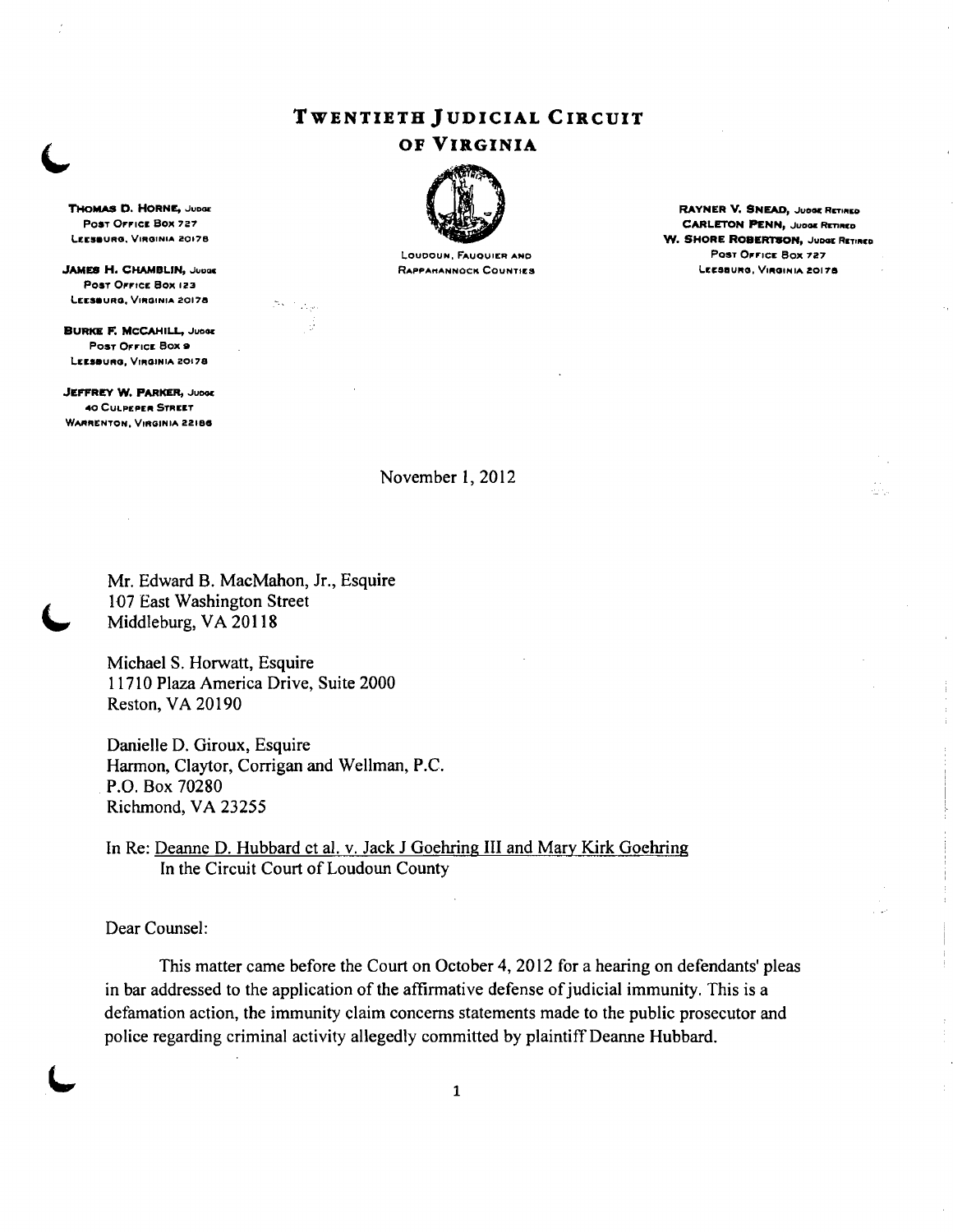The complaint was filed by Deanne Hubbard, her children Jay Hubbard and Lisa Patterson and their spouses Megan Hubbard and Thomas Patterson, alleging malicious prosecution and defamation. The instant defamation claims are the subject of the pleas in bar. The court has previously addressed other pre-trial proceedings in the case.

In her complaint, Ms. Hubbard states that she was an employee of the defendants, Jack and Mary Goehring, acting as a manager for their rental properties. In addition to acting as a manager, Ms. Hubbard, her children and their spouses were occupants of commercial and residential properties over which she was acting as a manager for the Goehrings. Complainants suggest that Mr. Goehring, on his own and acting as an agent for his wife, filed a criminal theft affidavit alleging identity theft, fraud, embezzlement and *lor* bank fraud. Defendants Jack Goehring III and Mary Kirk Goehring met with State Police and asked to have fraud added to the list of charges against the plaintiff Deanne Hubbard and wrote to the Assistant Commonwealth Attorney (ACA) twice informing him of their intent to file civil charges and later making statements labeling plaintiff Deanne Hubbard as a thief and alleging theft of \$122,000. Defendants made several other statements to the ACA of a similar theme.

Ms. Hubbard also alleges that Mr. Goehring received information from the Middleburg Police Chief regarding the time and place of plaintiff Deanne Hubbard's arrest and arranged for a photographer friend to photograph the arrest. Mr. Goehring assisted his friend in securing a local press buyer for the photographs. The photographs of the plaintiff Deanne Hubbard in handcuffs and of her arrest were subsequently published on the front page of a local newspaper, on NBC Evening News, Channel 4 and YouTube. Plaintiffs also allege that the defendant Jack Goehring III, acting on his own and on behalf of his wife Mary Kirk Goehring, made defamatory comments that, if proven, would be libelous per se and for which they are entitled to recover damages. Ms. Hubbard was acquitted of all embezzlement charges.

### *Restatement (Second) ofTorts* - *Judicial Immunity*

Section 586 of the Restatement of Torts states that, "[a]n attorney at law is absolutely privileged to publish defamatory matter concerning another in communications preliminary to a proposed judicial proceeding, or in the institution of, or during the course and as a part of, a judicial proceeding in which he participates as counsel, if it has some relation to the proceeding." Restatement (Second) of Torts § 586 (1977). Comment a states that the purpose of the privilege is to secure to attorneys, in their position as officers of the court, freedom to secure justice for their clients. Restatement (Second) of Torts§ 586 cmt. a (1977). Although case law has extended the definition of attorney to include other judicial officers, the underlying rational here is to protect the ability of officers of the law to carry out their duties.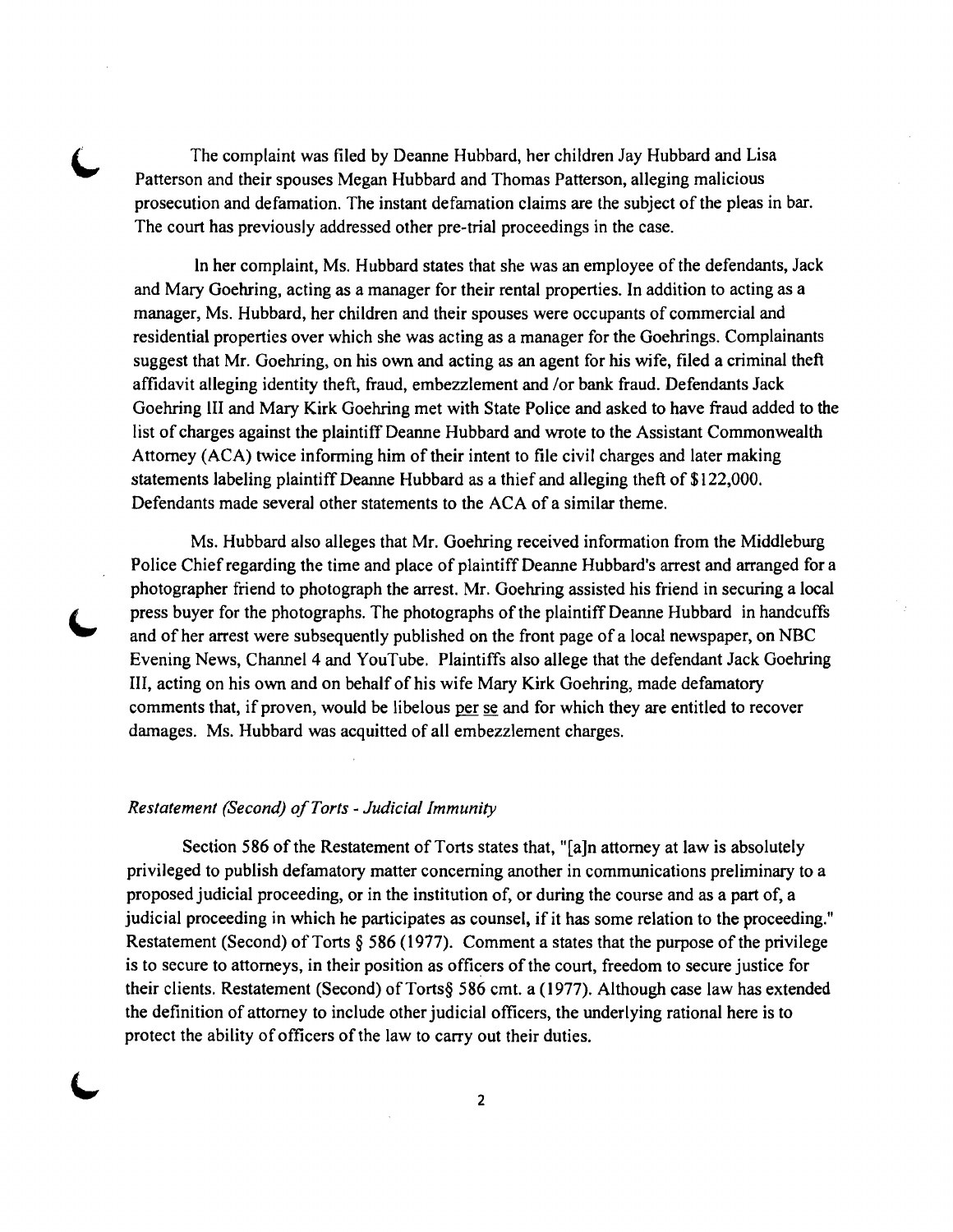Section 587 of the Second Restatement of Torts states that, "a party to private litigation, or a defendant or private prosecutor in a criminal prosecution is privileged to publish any statement pertinent to the proposed judicial proceeding prior to or during the course of the proceeding." Restatement (Second) of Torts § 587 (1977). Comment a of section 587 states the privilege is based on the policy that all people should have complete access to courts of justice to settle their private disputes. Restatement (Second) of Torts§ 587 cmt. a (1977).

### *Restatement (Second) ofTorts* - *Good Faith*

Comment e of Section 586 and 587 of the Restatement (Second) of Torts continues, "As to communications preliminary to a proposed judicial proceeding the rule stated in this Section applies only when the communication has some relation to a proceeding that is contemplated in good faith and under serious consideration. The bare possibility that the proceeding might be instituted is not to be used as a cloak to provide immunity for defamation when the possibility is not seriously considered." Restatement (Second) of Torts§ 586 cmt. e (1977). Restatement (Second) of Torts§ 587 cmt. e (1977). Hence, policy requires a good faith to cover the speech under judicial immunity. This good faith appears to have two separate purposes that must be fulfilled. Firstly, the speech must in good faith be in connection to the proposed litigation. Secondly, a private individual, making a report to the police, must make a report of alleged criminal activity in good faith. Comment b of the 587 states that a "private prosecutor, formally initiates a criminal action or applies for a search warrant by a written complaint under oath, made to the proper officer, charging another with crime." Restatement (Second) of Torts§ 58 cmt. b (1977). The formality requirements, such as filing a complaint under oath, imply a good faith requirement on the part of the private individual bringing the charges and throughout the prosecution. If believed, many of the statements go beyond relevant material for a criminal complaint. Mr. Goehring secured a photographer friend to photograph the plaintiffs arrest in handcuffs. He subsequently assisted his friend in securing a local press buyer which lead to the photos being published on the front page of a local news paper.

#### *Relevance to Judicial Proceeding*

In Penick v. Radcliffe, the seminal decision on judicial immunity in Virginia, the court stated that" for absolute judicial immunity to attach, the communication must be "material, relevant or pertinent" to the judicial process." Mansfield v. Bernabei, 284 Va. 116, 125 (2012) (quoting Penick v. Radcliffe, 149 Va. 618, 635 (1927)). In Mansfield v. Bernabei, the Court stated that this requirement can be applied by a reviewing court's examination of whether I) the statement was made preliminary to a proposed proceeding 2) the statement was related to a proceeding contemplated in good faith and under serious consideration and 3) the

·3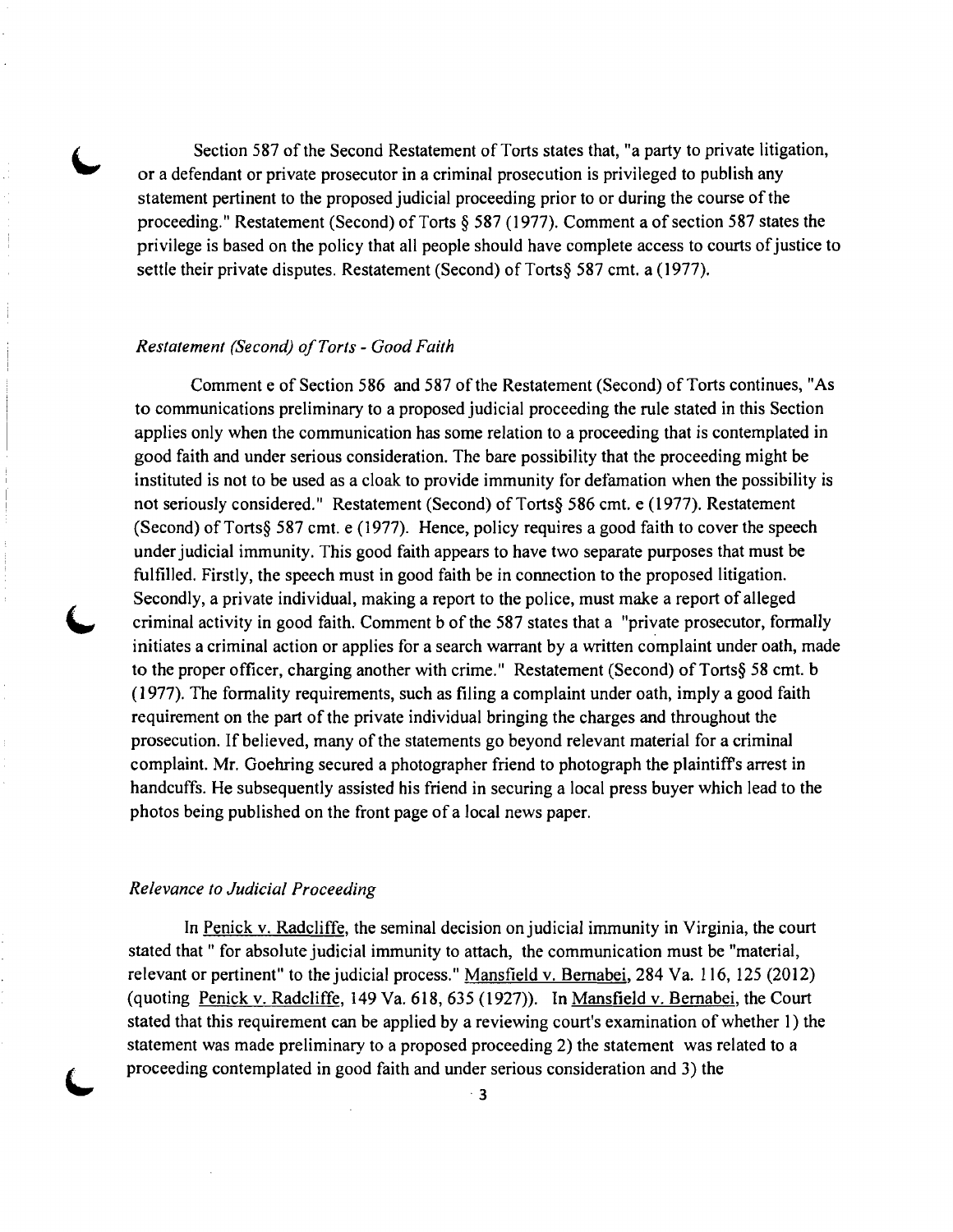communication was disclosed to interested persons. Mansfield v. Bernabei, 284 Va. 116, 125 (2012).

One treatise writer has noted that an individual complainant becomes entitled to the judicial immunity when he takes the "first step" in the judicial proceeding by making an informal complaint to the prosecuting attorney. PROSSER AND KEETON, THE LAW OF TORTS §114 (5th ed. 1948). Furthermore, the intent or motive of the defendant is not a bar to the defense. While the claim of privilege may be overcome by a showing of "bad faith" on the part of the prosecutor, the bad faith necessary is an absence of a reasonable relationship to the subject matter of the complaint.

Earlier this year, the Supreme Court of Virginia, in the Mansfield decision, again considered absolute judicial immunity and found that the immunity can extend to the time leading up to the actual filing of a formal complaint. Last year, in the Lewis v. Kei decision, the Supreme Court of Virginia, in a case regarding statements leading to an arrest, the Court failed to address judicial immunity. Neither case indicates that the Court has moved away from the definition of "judicial proceeding," incorporated in Virginia since Penick v. Radcliffe in 1927.

" Courts differ as to what constitutes a 'judicial proceeding' within the rule of absolute privilege. Generally the privilege of judicial proceedings is not restricted to trials of civil actions or indictments, but it includes every proceeding before a competent court or magistrate in the due course of law or the administration of justice which is to result in any determination or action of such court or officer. The rule is broad and comprehensive, including within its scope all proceedings of a judicial nature whether pending in some court of justice, or before a tribunal or officer clothed with judicial or quasi judicial powers. It ' applies to communications made before tribunals having attributes similar to those of courts. But the rule does not apply to a tribunal which is not judicial or quasi judicial in its character or nature; nor to proceedings which, although official and public, are not in substance judicial." Penick v. Radcliffe, 149 Va. 618, 627-28 (1927) ( citing 36 Corpus Juris 1250).

## *Mansfield v. Bernabei- Extension of the privilege to the pre-filing stage*

Defendants' cite Mansfield v. Bernabei to argue that their statements to law enforcement officers were covered by judicial immunity. Mansfield v. Bernabei, 284 Va. 116 (2012). In Mansfield, the Court held that the judicial privilege extends to statements in a draft complaint, which had been distributed for settlement purposes before the filing of the underlying action. Id. The Court considered the absolute judicial immunity adopted by a string of cases in the Commonwealth of Virginia and extended the privilege to the pre-filing state of litigation. ld.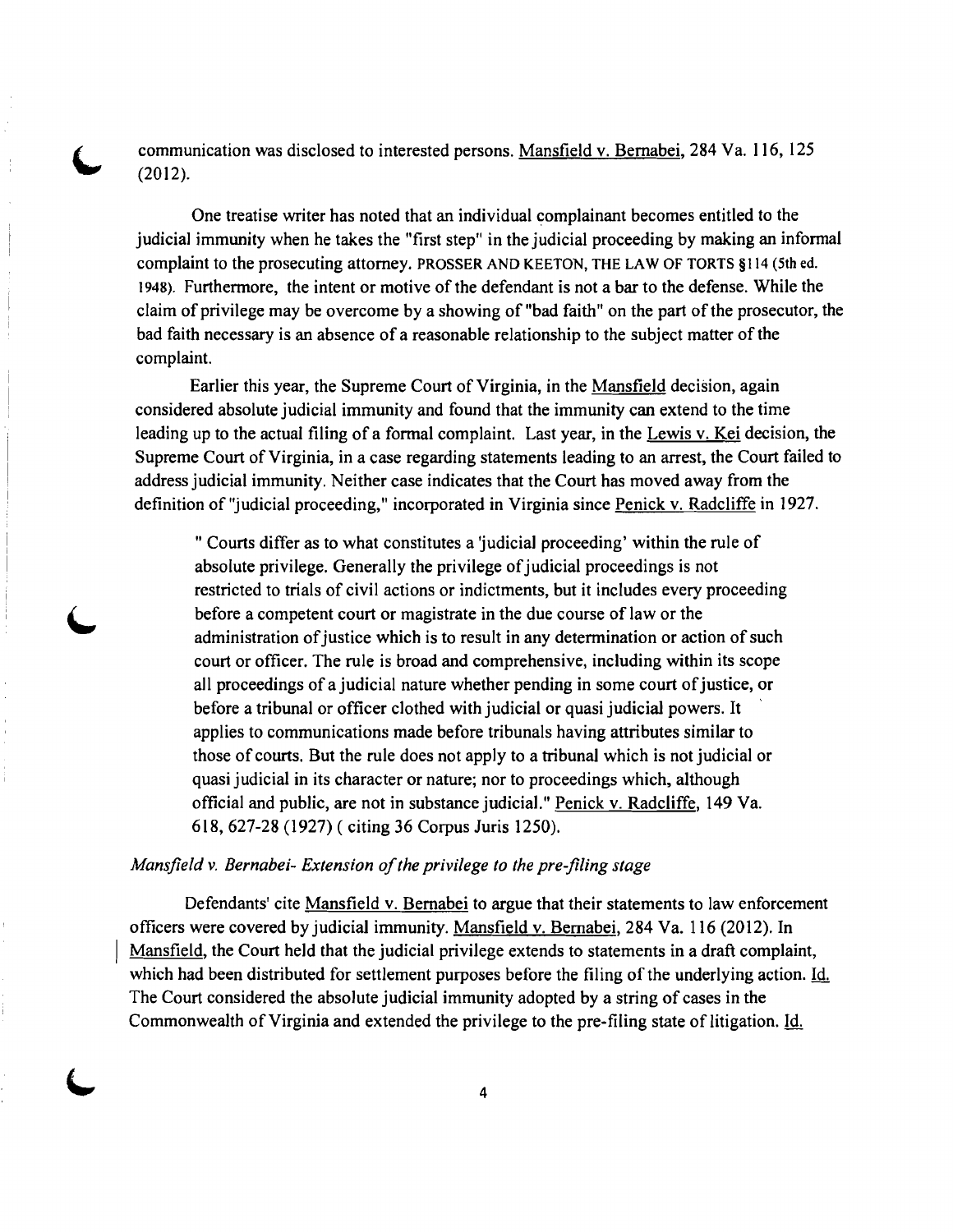The defense argues that Mansfield extends a judicial privilege to their communications with law enforcement officers because Mansfield was the first time Virginia considered that the privilege extends to prospective litigation. Moreover, defendants argue that Mansfield overturns the Lewis v. Kei decision where a plaintiff falsely accused of criminal behavior brought a defamation suit. Lewis v. Kei, 281 Va. 715 (2011). The Lewis Court overturned the lower court's judgment sustaining demurrers defending against the defamation charges and remanded for a jury trial on the defamation claims. Id.

While the Mansfield decision post dates the Lewis decision, it does not overrule the Lewis decision. As the court states in Mansfield, the doctrine of judicial immunity is long established in the Commonwealth of Virginia- far predating the 2011 Lewis decision. The Mansfield Court states "[i]t is well settled that 'words spoken or written in a judicial proceeding that are relevant and pertinent to the matter under inquiry are absolutely privileged' against actions on the basis of defamation." Mansfield, 284 Va. at 121 citing Donohoe Constr. Co. v. Mt. Vernon Associates, 235 Va. 531 (1988) (quoting Darnell v. Davis 190 Va. 701 (1950». The court further noted that the judicial immunity in Virginia dates back to the 1927 decision in Penick v. Radcliff, 149 Va. 618 (1927). The Mansfield decision merely extended the time frame during which statements are protected by judicial immunity to include the pre-filing stage of litigation. The statements made by the defendants in the case at hand far predated the pre-filing stage of litigation.

The Lewis Court did not consider judicial immunity as an affirmative defense. Lewis, 281 Va. 715. In Lewis v. Kei, a minor child asked the plaintiff for a ride. Id. at 720. A third party approached the truck and ordered the child out. Id. The plaintiff tried to explain the situation and left. Id. The third party called 911 and reported an attempted abduction. Id. The media then reported that the police were on the hunt for the plaintiff. Id. The plaintiff was captured and held for forty-one days and until the plaintiff's attorney was able to request the Assistant Commonwealth's Attorney to speak with the minor child who verified the plaintiff's account. Id. at 721. The Supreme Court of Virginia reversed the lower court's judgment sustaining demurrers on the defamation claim and remanded the case for further proceedings consistent with their view that the amended complaint was adequate to state a claim upon which the plaintiff could assert a claim for defamation. Id. at 727. The Court considered that "a jury could reasonably find that Kei was negligent in making these statements based solely upon Williams' 911 report without conducting any follow- up investigation. " Id. at 726. The Court, in a footnote, observed that the trial court did not address the issue of sovereign immunity and therefore the Court expressed no opinion on the issue. Moreover, the Lewis court cites Parson v. Carroll, where the court held that even when a plaintiff has been charged, enters a plea of no contest and is sentenced, a defamation action can be maintained. Parson v. Carroll, 272 Va. 560 (2006).